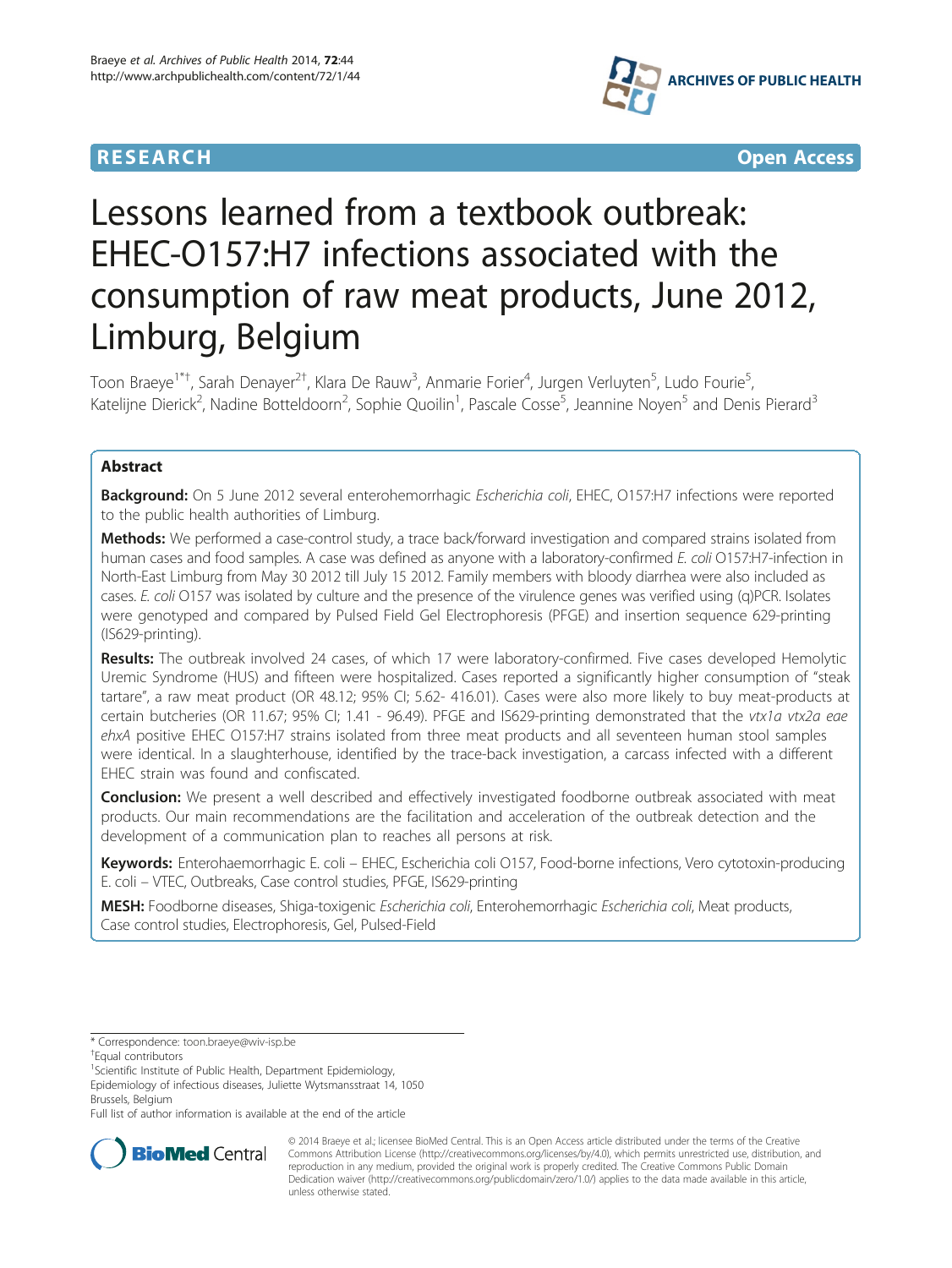# Background

Enterohemorrhagic Escherichia coli, EHEC, (also called Verotoxin-producing E. coli, VTEC, or Shiga-like toxinproducing E. coli, STEC, associated with hemorrhagic colitis) is known to easily spread via food and cause infections with symptoms ranging from mild watery diarrhea to hemorrhagic colitis and hemolytic uremic syndrome, HUS [\[1\]](#page-6-0). In 2011, 12 EU countries reported 63 foodborne outbreaks, caused by EHEC strains [\[2](#page-6-0)]. The most commonly associated serogroup is O157 [\[3,4](#page-6-0)]. The first published large outbreak with E. coli O157:H7 occurred in 1982 in the United States and involved contaminated hamburgers. The transmission of E. coli O157 occurs primarily by ingestion of inadequate processed contaminated food or water, but also through contact with manure or animals at farms and petting zoos [\[5,6](#page-6-0)]. Person to person transmission has been described in daycare centers, nurseries and certain institutions [\[7](#page-6-0)].

In Belgium, governmental departments, laboratories and the scientific institute of public health, IPH, are collaborating for the prevention and management of outbreaks. Three National Reference Laboratories, NRL, for VTEC are officially recognized; one for human samples (National Reference Center, NRC), one for food samples (National Reference Laboratory for Foodborne Outbreaks ,NRL-FBO) and one for veterinary samples. The IPH hosts the NRL-FBO, organizes the network of the human reference centers and offers epidemiological support during outbreaks [[8\]](#page-6-0). The Federal Agency For the Safety of the Food Chain, FASFC, is concerned with the safety along the food chain; hygiene inspection, sampling and it manages the system for tracing food products back and forward [[9\]](#page-6-0). Notification of foodborne outbreaks to the local public health authority is mandatory in the Flemish region of Belgium; two or more cases of foodborne disease, linked or possibly linked, should be reported by clinicians or laboratories.

E. coli O157 was first described in Belgium in 1987. From 1994 to 2011, between 47 and 103 EHEC cases were registered yearly in Belgium. The most frequently detected serotype was O157, 24.1% of the EHEC positive stools was E. coli O157:H7/H- [\[10,11\]](#page-6-0). The NRC detected an association between E. coli 0157 and HUS. In 2011 twelve EHEC strains were detected in HUS cases, ten of these were serotyped as E. coli O157:H7. In 2012 all O157-isolates tested positive for the virulence factors intimin (eae) and enterohemolysin (ehxA). Intimin is associated with the formation of "attachment-effacement" lesions and enterohemolysin is a plasmid-encoded toxin.

Previously two Belgian outbreaks with a microbiologically confirmed link between human cases and the origin of the EHEC infection have been published. One outbreak in 2006 with only 2 cases, of which none developed HUS, could be linked to contact with farm animals [[12\]](#page-6-0). A larger outbreak in 2007 with 12 cases, of which five developed HUS, could be linked to ice cream contaminated with  $E.$  coli O26 and  $E.$  coli O145 [[13](#page-6-0)].

On June 5<sup>th</sup> 2012 two cases diagnosed with an EHECinfection were reported to the department of public health of Limburg. One day earlier another case had already been reported. We describe the further course of this outbreak and the investigation towards the source.

# Methods

# Epidemiology

## Case finding & exploratory interviews

The outbreak was detected and the cases were identified through the system of mandatory reporting. The public health authority contacted local general practitioners and hospitals to inform them on the outbreak and ask them to report additional cases. The public health authority also contacted all cases telephonically for an interview. Information on personal characteristics (age, gender), family size, symptoms in family members, possible sources, diet history, food preferences and in which shops they recently bought food products was collected.

## Case-control study

A case in the case-control study was defined as anyone with a laboratory-confirmed E. coli O157:H7 infection in the North-East Limburg region from May 30 2012 until June 14 2012, the start of the case-control study. Out of the 13 laboratory-confirmed cases known by the start of the case-control study, we randomly selected eleven cases and invited them to an electronic survey. The two cases that were not selected, provided the information necessary to compose a list of suspicious supermarkets for the survey. Two hundred persons living in the direct neighbourhood of the cases were invited to the same electronic survey. A standard survey is available for case-control studies in foodborne outbreaks. As the exploratory interviews, conducted by the start of the case-control study, pointed towards meat products, we shortened this survey by excluding specific questions about diary, vegetable and fruit consumption. The final survey included 13 meat products, three dairy products (including ice-cream) and six other food products (vegetables and sprouts). The survey also included questions on outdoor dining at a restaurant or snack bar and shopping at a supermarket in a list of five supermarkets. Finally the survey gathered information on symptoms and the onset date of these symptoms. The persons who completed the survey and did not report any symptoms were considered controls.

In the univariate analysis we calculated unadjusted odds ratios. Logistic regression was used for multivariate analysis. Variables attaining a significance level of  $p < 0.2$  in univariate analysis were included in multivariate analysis.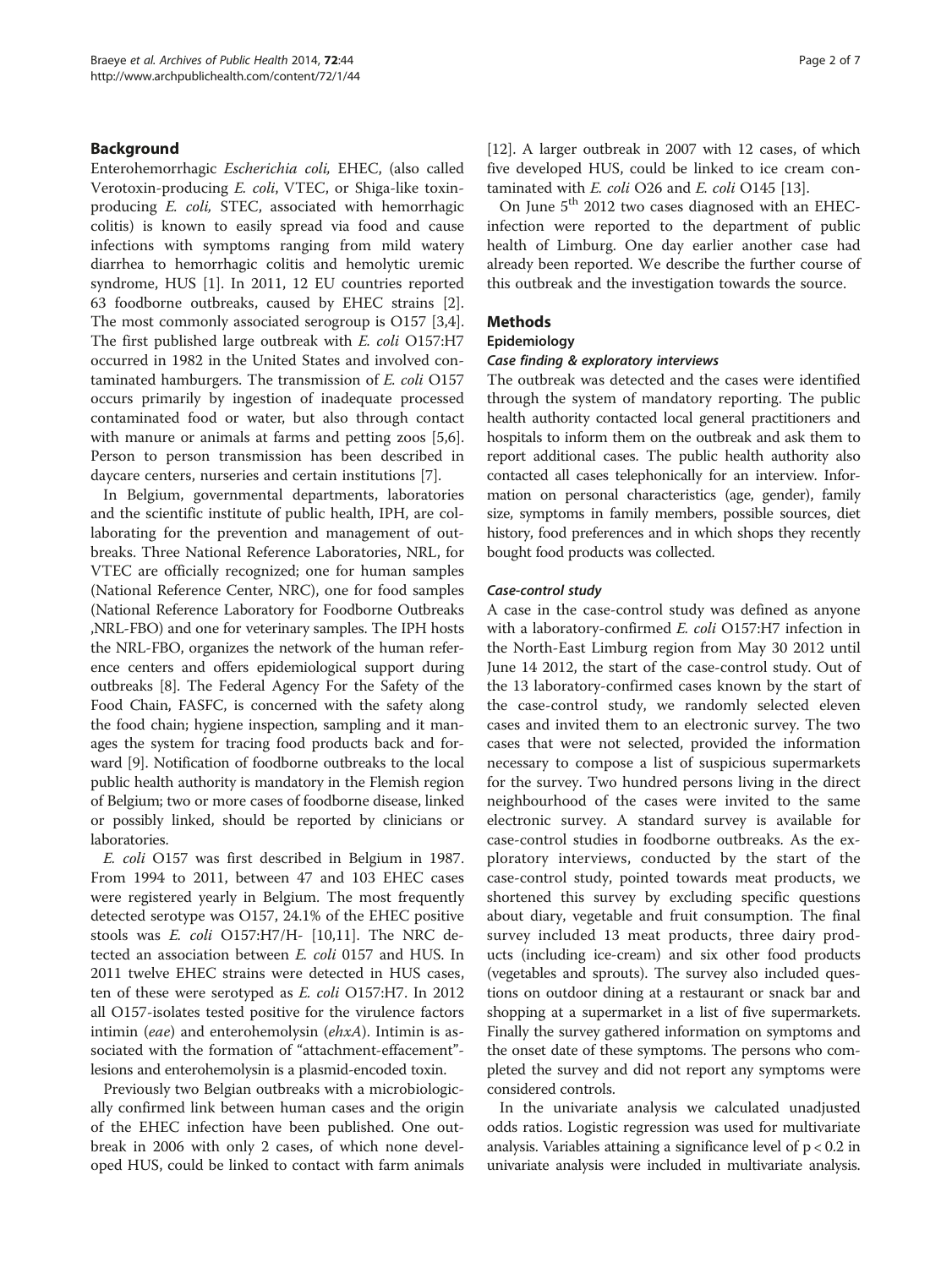Overall, a significance level of  $p < 0.05$  was set as statistically significant. Analysis were performed using SAS software (version 9.3, SAS Institute Inc., Cary, NC, USA).

# Microbiology

In Belgium, beef meat was traceable back and forward through the use of unique "Sanitel-numbers" and data recorded in a computerized management system. Cattle could be followed through an individual identification number from farm through slaughterhouse, cutting plant, butcheries into retail. Once suspicion had risen on a meat product, samples were taken from the complete production and distribution chain associated with this product. All data concerning sampling is encoded in the computer system 'Foodnet' of FASFC. Samples were analyzed at the NRL-FBO IPH. Human samples were further analyzed at the NRC UZBrussel.

For the detection of EHEC in stool, an in-house multiplex PCR was used on cultures of clinical samples. Initial typing of EHEC isolates was done using biochemical tests, in-house PCR and agglutination. Subtyping of the *vtx* genes was done using a PCR method described by Scheutz et al. [\[14](#page-6-0)].

For the detection in and isolation of EHEC from meat and carcass samples, three detection and/or isolation methods were used in parallel, including the recently published ISO/TS 13136:2012 for the detection of EHEC, ISO 16654:2001 for the detection and isolation of E. coli O157 and the VIDAS<sup>®</sup> E. coli O157 system (BioMerieux) according to the manufacturer's instructions. Strains were further confirmed for the presence of verocytotoxin genes ( $vtx1$  and  $vtx2$ ), the intimin gene (eae) and the enterohemolysin gene (ehxA) using the GeneDiscCycler Instruments (Pall Genesystems, France) according to the manufacturer's instructions.

E. coli O157:H7 isolated from stool samples of cases was compared to *E. coli* O157:H7 isolated from food products and a carcass swab using pulsed field gel electrophoresis (PFGE) and insertion sequence 629-printing (IS629-printing). IS629-printing is a rapid genotyping method based on the variable presence of insertionsequence 629 throughout the *E. coli* O157:H7 genome described by Ooka et al. [\[15\]](#page-6-0). Pulsed field gel electrophoresis was conducted as described in the PulseNet protocol for E. coli O157.

# Results

# Course of the outbreak

A first case was reported to the department of public health of Limburg on June 4. On June 5 two other cases from a single household were reported. By June 6 seven cases had been reported. Two days later, June 8, the FASFC conducted a first investigation. Samples from meat products were taken in shops frequently mentioned during

exploratory interviews with cases. The meat products were traced back to a slaughterhouse and cutting plant, where more samples were taken. The first laboratory results were available on June 14. The case-control study was set-up on June 13 and the invitations to fill in the online survey were distributed on June 14. The results of the case-control study were available on June 18.

## Patient characteristics

The outbreak involved 24 cases from 17 different households. Seventeen cases were laboratory-confirmed. The seven other cases were family members of laboratoryconfirmed cases who reported bloody diarrhea. The outbreak mainly affected children and middle-aged persons. The mean age was 31 years (range: 6-84 years) (Figure [1](#page-3-0)). Thirteen cases were female, eleven male. Fifteen cases were hospitalized for an average of seven days (range 2- 35 days). Five patients developed HUS, three children (two girls, one boy; aged 7, 8 and 10 years) and two adults (female; aged 46 and 58 years). All fully recovered.

The first day of disease, as reported by the cases, ranged from May 30 to June 22 (Figure [2](#page-3-0)). The cases were closely clustered in space. All lived in the North-East region of Limburg, at the most approximately 30 kilometers apart. One case, living in Antwerp, formed an exception but did visit relatives in the affected region. All 17 families were contacted for an exploratory interview. Information on infant cases was provided by a parent. Nine cases named "filet américain" as a possible source. Four cases named "minced beef" as a possible source. The other cases had no specific suspicions  $(N = 7)$  or named a different product  $(N = 4$ , raw vegetables, sausages, codfish, steak).

# Case-control

Out of the 19 cases known at the start of the casecontrol study, 13 were laboratory-confirmed and eleven were selected for the case-control study. Out of the 200 persons invited to the survey, 65 did not report any symptoms and completed the survey. They were selected as controls. Out of the 22 food products present in the survey only two were statistically significant in univariate analysis; "ice cream" (OR 8.57, 95% CI 1.03-70.89) and "steak tartare" (OR 48.12, 95% CI 5.62-416.03). Cases were also more likely to shop at, at least one, of the five suspected supermarkets (OR 11.67, 95% CI 1.41, 96.49). The only statistically significant factor in a multivariate regression model was "steak tartare" (OR 41.02, 95% CI 4.51-372.78). A quasi-complete separation of the data did not allow the fitting of a model with an interaction term ("suspected supermarkets"\*"steak tartare") (Table [1](#page-4-0)).

# Results of sampling

Food samples were taken at the butcheries of five different supermarkets, one meat establishment, one cutting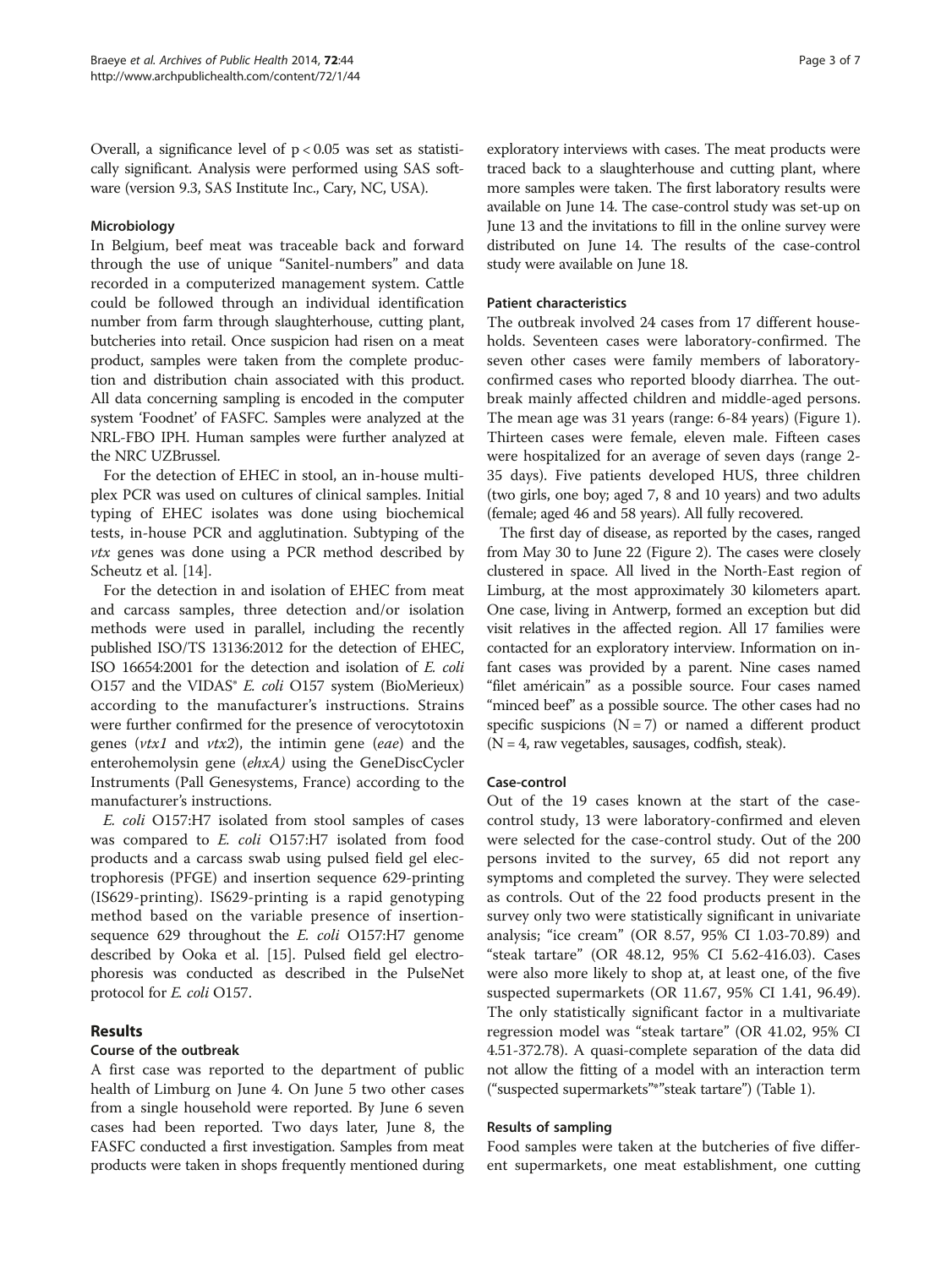<span id="page-3-0"></span>

plant and one slaughterhouse. On June 14, the NRL-FBO confirmed the presence of vtx1a vtx2a eae ehxA positive E. coli O157 in two samples of raw beef meat and "steak tartare" collected on June 8. Sampling continued until July 4. A total of 73 samples were analyzed by the NRL-FBO. In total, three vtx1a vtx2a eae ehxA positive E. coli O157 and one vtx1a vtx2c eae ehxA positive E. coli O157 could be isolated. Ten other samples were suspected for the presence of the epidemic strain at the screening level but the strain could not be isolated due to the presence of a high number of background flora. Five other samples were suspected for the presence of EHEC but the detected virulence genes were different from the ones of the epidemic strain.

All seventeen laboratory-confirmed human cases were positive for vtx1a vtx2a eae ehxA positive E. coli O157 and had the same IS629-type. Both IS629-printing and PFGE-XbaI demonstrated the clustering of the strains isolated from the human stool samples and three meat products. Except for one isolate from a carcass swab, which was genetically different from the epidemic strain (being a vtx1a vtx2c eae ehxA positive E. coli strain), no other EHEC-strains were isolated (Figure [3](#page-4-0)). During the period of the outbreak nine other EHEC-positive stool

samples, coming from all over Belgium, were genotyped at the NRC. None were identical to the outbreak type. The 64 human E. coli O157-strains isolated by the NRC in 2011 were retrospectively subtyped by IS629-printing. None was of the same type as the outbreak strain. In 2012, prior to the outbreak, this specific strain was isolated twice from human isolates. There was no clear connection between these two isolates and the outbreak. After the outbreak, until 2013, it was not detected again. This strain was not detected in any food products, other than the three meat product involved in the outbreak, from 2011 till 2013.

## **Discussion**

The management of a foodborne outbreak involves several steps. The outbreak needs to be detected as early as possible, followed by a timely identification of the suspected food vehicle and finally resulting in adequate control measures.

## 1) Early detection

In Belgium, early identification of an outbreak depends on the alertness and subsequent reporting by clinicians

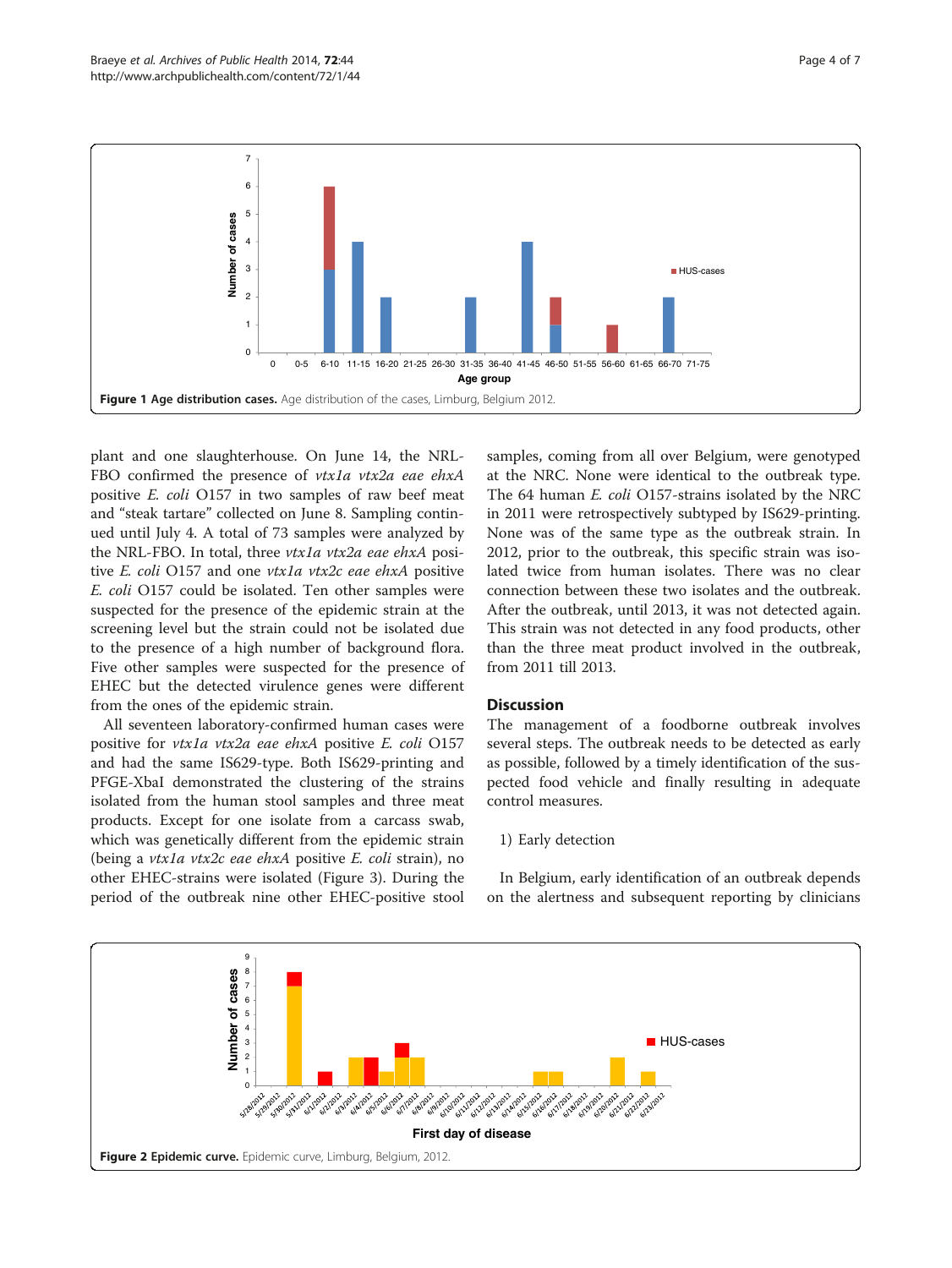<span id="page-4-0"></span>Table 1 Results from the case-control study, Limburg, Belgium, 2012

| <b>Factor</b>          |                       | Odds ratio Lower 95% Cl Upper 95% Cl |        |
|------------------------|-----------------------|--------------------------------------|--------|
| Univariate analysis    |                       |                                      |        |
| Suspected supermarkets | 11.67                 | 1.41                                 | 96.49  |
| Ice Cream              | 8.57                  | 1.03                                 | 70.89  |
| Steak Tartare          | 48.12                 | 5.62                                 | 416.01 |
|                        | Multivariate analysis |                                      |        |
| Suspected Supermarkets | - 9.09                | 0.91                                 | 90.65  |
| Steak Tartare          | 41.02                 | 451                                  | 372.78 |

The following food items were included in the case-control study, but no significant association with cases or controls were found.

Beef: steak, tartare, minced beef, hamburger, tenderloin, roast beef, sausage. Pork: Salami, sausage, minced pork.

Pork & Beef: sausage, half beef – half pork minced.

Vegetables: sprouts, salad, ready-made salad, crudités, ready-made fruit salad, homegrown vegetables.

Diary: raw milk, soft cheese.

and labs. As also illustrated by this outbreak, a higher alertness is justified during warmer periods. Preoccupied customers, leaving their products in the car, and malfunctioning refrigerators will allow for E. coli growth during these periods. E. coli grows from 8°C, with an optimal growth at 37°C. Even at 5°C the pathogen remains hazardous [\[16](#page-6-0)].

The first cases developed symptoms on May 30. A first case was reported on June 4. On June 8 the first investigation towards the source of the outbreak started. We detected the outbreak relatively fast as compared to other outbreaks, e.g. the E. coli O104:H4 outbreak in Germany was only detected two weeks after the outbreak started [\[17\]](#page-6-0). Further shortening these intervals will require that clinicians report faster. Public health authorities should focus on an easy and accessible notification system and increase the overall awareness of clinicians about foodborne outbreaks by e.g. frequently reporting about such outbreaks. Outbreak detection by laboratories will be facilitated by the development of new techniques and methods. Molecular information, collected by IS629 printing of every EHEC O157-strain found in clinical samples, is brought into a national database which allows for early detection of outbreaks even in geographically and temporally less obviously associated cases. A database on both national and European level based on PFGE information is in development for EHEC-strains isolated from food.

E. coli is a continuously evolving species. New and emerging EHEC-clones will belong to both serogroup O157 and non-O157 serogroups. With the publication of ISO/TS 13136 in November 2012, a standardized method for the detection in foodstuff of other EHECserogroups (O26, O103, O111, O145) is available and used at the NRL-FBO. For any  $vtx$ -positive stool sample multiplex PCR is used to detect EHEC. Peripheral labs may not utilize these more advanced and intensive

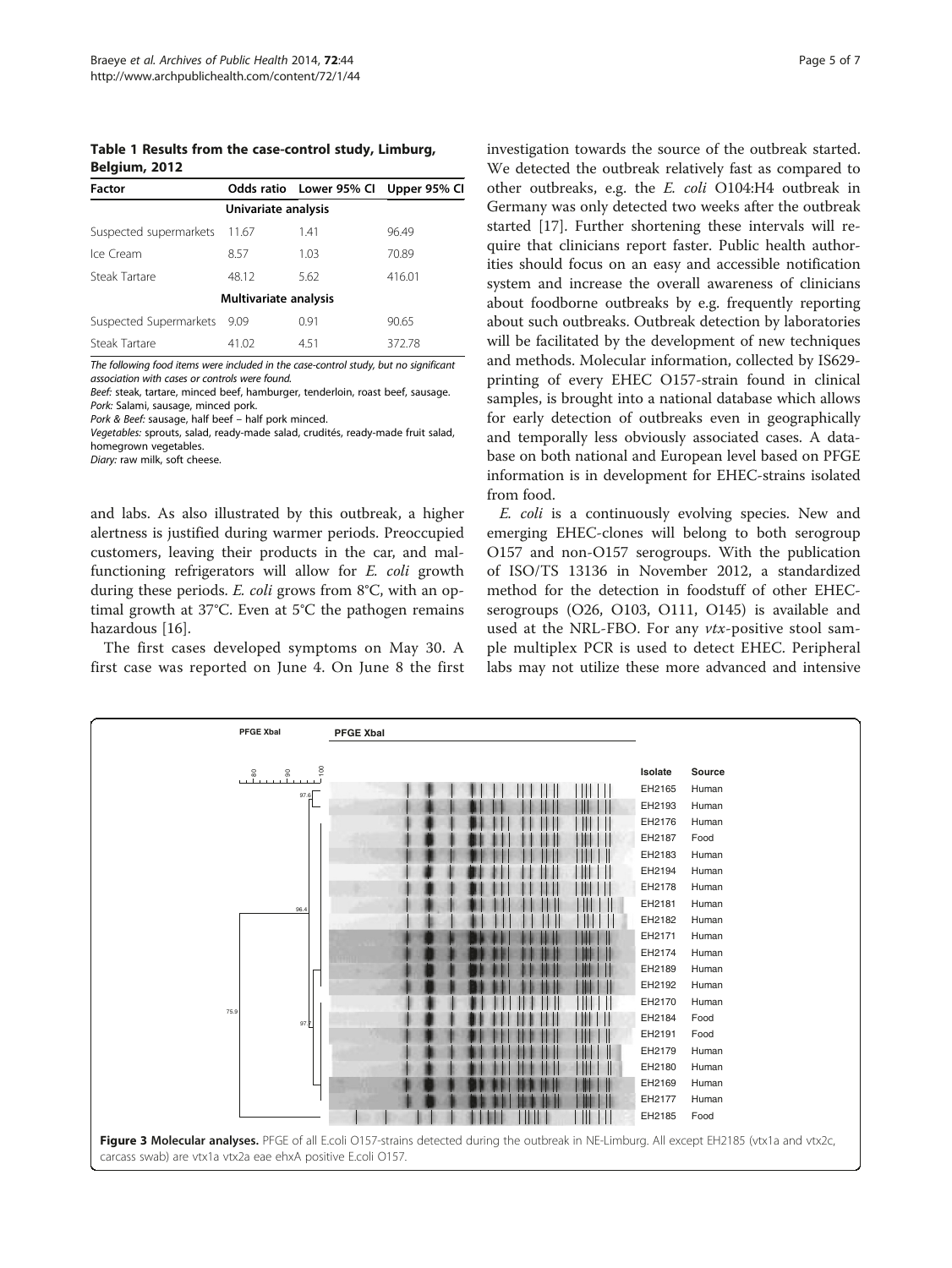techniques to detect EHEC. This emphasizes the role of reference labs.

2) Timely identification of the suspected food vehicle

On June 14 the first EHEC-positive meat products were identified. Results from the case-control study were available from June 18. This is 14 and 19 days after the first case experienced symptoms and five and ten days after the first investigation started. Public health authorities communicated for the first time about possible sources of this outbreak 15 days after its onset. The median time to communication by governmental sources for European outbreaks is 31 days [[18\]](#page-6-0). In this outbreak, the main delay was not due to the investigation itself, but due to the time till the detection of the outbreak and the start of the investigation. For the timely identification of the suspected food vehicle, we benefited from the textbook character of this outbreak; contaminated bovinederived products are the most common source of infection, 75% of EHEC outbreaks are linked to their consumption and a previous Belgian survey showed a prevalence of 0.73% for STEC O157 in beef [[19,20\]](#page-6-0).

A case control study allows for a wide search, it can indicate any item from a survey as possible source, and it can be used to direct microbiological investigations. Studies have been inconclusive about the response representativeness of electronic surveys versus mail surveys, but since an electronic survey is both cheap and fast (in this study there were five days between the set-up of the study and the results) and our population probably had high internet usage, we opted for an electronic survey [\[21\]](#page-6-0). After the authorities communicated about the outbreak, the first microbiological results were published in the media [\[22](#page-6-0)]. This information was communicated while cases and controls could still fill in the survey, this will likely have interfered with the case-control study. A possible solution to avoid such a possible bias is to use a virtual cohort. This method is based on sales records. It calculates relative risks based on the amount of a certain product sold to cases and the amount sold to persons not identified as cases [[23\]](#page-6-0).

A strain identical to the one isolated from human samples was isolated from three meat products. We did not isolate this specific strain from any other sample taken during the trace-back investigation, but we did isolate another EHEC O157 strain from a carcass swab. No environmental sampling was performed in the slaughterhouse, though this could have aided in finding the specific cause (e.g. contaminated during the evisceration process, contaminated equipment and/or uncontrolled environmental conditions) of this outbreak.

As soon as the presence of *vtx1a vtx2a eae ehxA* positive E. coli in meat products was confirmed, the FASFC performed a trace-back investigation using the system of Sanitel numbers. All batches of contaminated beef meat still in retail were put under seizure and destroyed. The butcheries and slaughterhouse were temporarily closed and thoroughly cleaned and disinfected. After the disinfection, butcheries at supermarkets and the slaughterhouse restarted their activities at a slower pace and under close monitoring. The personnel of these establishments was reminded about hand hygiene, cross-contamination and the inspection of animals. They also received a new

self-checklist. Posters and leaflets were distributed at the affected supermarkets. National media coverage of the outbreak aided in publicizing the source of the outbreak and lowering the public anxiety. Still three new cases were reported after national news media reported on the outbreak. These cases kept consuming meat products bought during the outbreak period which were stored in the freezer or refrigerator.

Out of our 24 cases, 5 cases (21%) developed HUS. This amount is relatively high compared to other described EHEC outbreaks, though O157:H7 infections are known to have the strongest association with HUS worldwide [[24](#page-6-0)]. It is known that the use of conventional antibiotics exacerbates Shiga toxin-mediated cytotoxicity [[25,26\]](#page-6-0). The three children who developed HUS did however not receive antibiotics.

# Conclusion

We described a foodborne outbreak, involving 24 cases of which 5 developed HUS, in which the source could be traced back to a slaughterhouse. PFGE and IS629 printing proved that beef products, sold at different supermarkets, were the source of this EHEC O157:H7 outbreak. Contaminated food products and a contaminated carcass were removed. There was a nine days delay between the start of the outbreak and the start of the investigation. Detecting an outbreak as fast as possible and reporting the results to all concerned are the greatest challenges towards significantly improving outbreak management in Belgium. A lot of different authorities, institutes and laboratories, each with its own mandate, are involved in outbreak investigation and management. An outbreak in which the source is proven and subsequently halted showed the effectiveness of the management of foodborne outbreaks in Belgium.

## Competing interests

The authors declare that they have no competing interests.

#### Authors' contributions

TB set up and analysis of case control study, data collection, writing the article. SD, NB, KD microbiological analyses samples (foodstuff), writing the article, collecting and distributing strains and strain-information. KDR